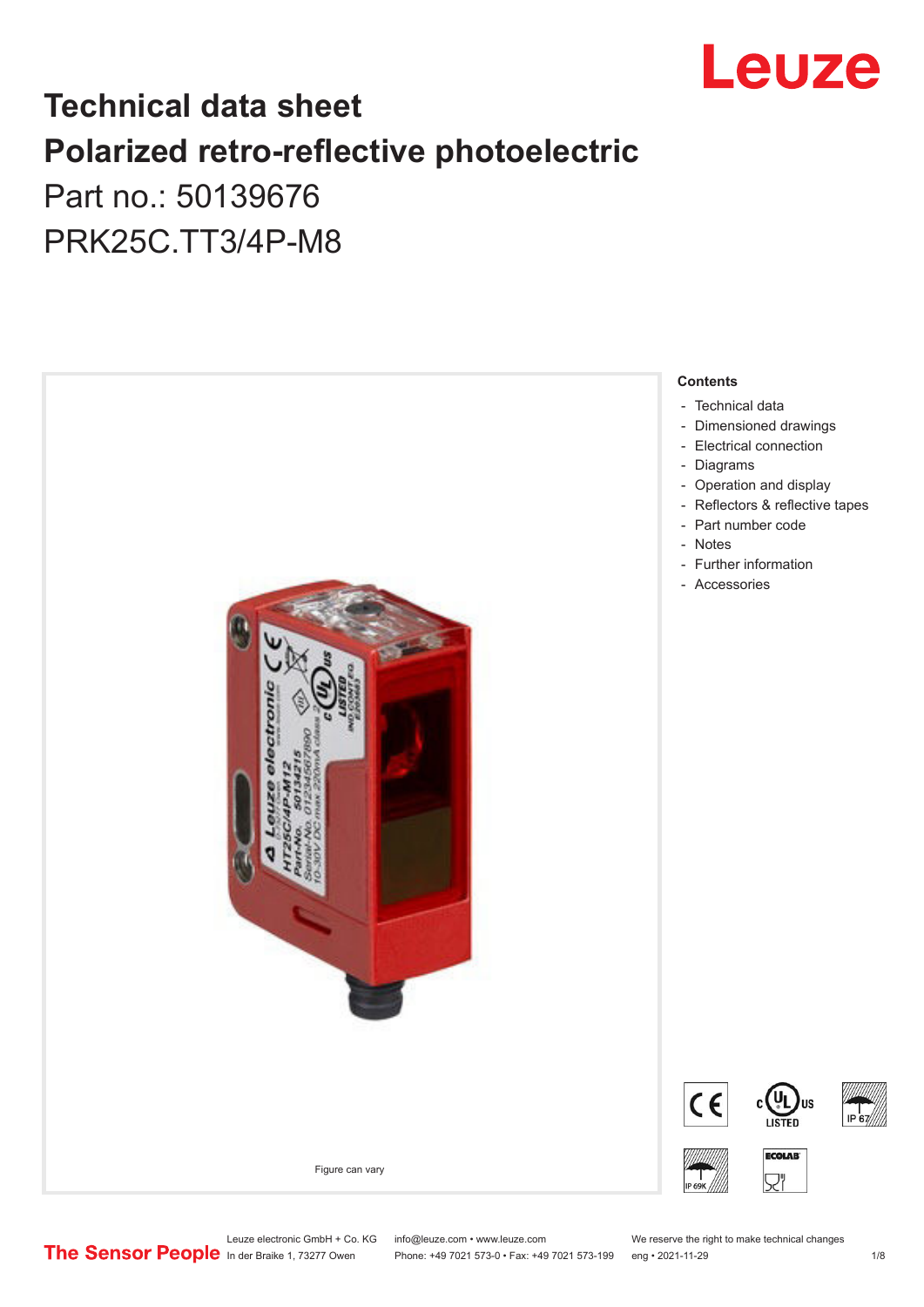#### <span id="page-1-0"></span>**Technical data**

# Leuze

#### **Basic data Series** 25C **Operating principle** Reflection principle **Application** Detection of highly transparent bottles Detection of transparent films **Special version Special version** Autocollimation Tracking function **Optical data Operating range** Guaranteed operating range **Operating range** 0 ... 3 m, With reflector TK(S) 100x100 **Operating range limit** Typical operating range **Operating range limit** 0 ... 3.6 m, With reflector TK(S) 100x100 **Light source** LED, Red **Wavelength** 640 nm **Transmitted-signal shape** Pulsed **LED group** Exempt group (in acc. with EN 62471) **Electrical data Protective circuit** Polarity reversal protection Short circuit protected **Performance data Supply voltage U<sub>B</sub>** 10 ... 30 V, DC, Incl. residual ripple **Residual ripple** 0 ... 15 %, From U<sub>B</sub> **Open-circuit current** 0 ... 20 mA **Outputs Number of digital switching outputs** 2 Piece(s) **Switching outputs Voltage type** DC **Switching current, max.** 100 mA **Switching voltage** high:  $\geq (U_{\text{B}} - 2.5V)$ low: ≤2.5V **Switching output 1 Assignment** Connection 1, pin 4 **Switching element** Transistor, PNP **Switching principle** Light switching **Switching output 2 Assignment** Connection 1, pin 2 **Switching element** Transistor, PNP **Switching principle** Dark switching **Timing**

| <b>Switching frequency</b> | 1.500 Hz          |
|----------------------------|-------------------|
| <b>Response time</b>       | $0.33 \text{ ms}$ |
| <b>Readiness delay</b>     | 300 ms            |

| <b>Connection 1</b>       |                |
|---------------------------|----------------|
| <b>Function</b>           | Signal OUT     |
|                           | Voltage supply |
| <b>Type of connection</b> | Connector      |
| <b>Thread size</b>        | M8             |
| <b>Type</b>               | Male           |
| <b>Material</b>           | <b>PUR</b>     |
| No. of pins               | 4-pin          |

#### **Mechanical data**

| Dimension (W x H x L)             | 15 mm x 42.7 mm x 30 mm              |
|-----------------------------------|--------------------------------------|
| <b>Housing material</b>           | <b>Plastic</b>                       |
| <b>Plastic housing</b>            | ABS                                  |
| Lens cover material               | <b>Plastic</b>                       |
| Net weight                        | 22 <sub>q</sub>                      |
| <b>Housing color</b>              | Red                                  |
| <b>Type of fastening</b>          | Through-hole mounting with M4 thread |
|                                   | Via optional mounting device         |
| <b>Compatibility of materials</b> | <b>ECOLAB</b>                        |

#### **Operation and display**

| Type of display                     | I FD                   |
|-------------------------------------|------------------------|
| Number of LEDs                      | 2 Piece(s)             |
| <b>Operational controls</b>         | Teach button           |
| Function of the operational control | Sensitivity adjustment |

#### **Environmental data**

| Ambient temperature, operation | -40  60 °C                       |
|--------------------------------|----------------------------------|
| Ambient temperature, storage   | $-40$ 70 $^{\circ}$ C $^{\circ}$ |

#### **Certifications**

| Degree of protection     | IP 67         |
|--------------------------|---------------|
|                          | IP 69K        |
| <b>Protection class</b>  | Ш             |
| <b>Certifications</b>    | c UL US       |
| <b>Standards applied</b> | IEC 60947-5-2 |
|                          |               |

#### **Classification**

| <b>Customs tariff number</b> | 85365019 |  |
|------------------------------|----------|--|
| eCl@ss 5.1.4                 | 27270902 |  |
| eCl@ss 8.0                   | 27270902 |  |
| eCl@ss 9.0                   | 27270902 |  |
| eCl@ss 10.0                  | 27270902 |  |
| eCl@ss 11.0                  | 27270902 |  |
| <b>ETIM 5.0</b>              | EC002717 |  |
| <b>ETIM 6.0</b>              | EC002717 |  |
| <b>ETIM 7.0</b>              | EC002717 |  |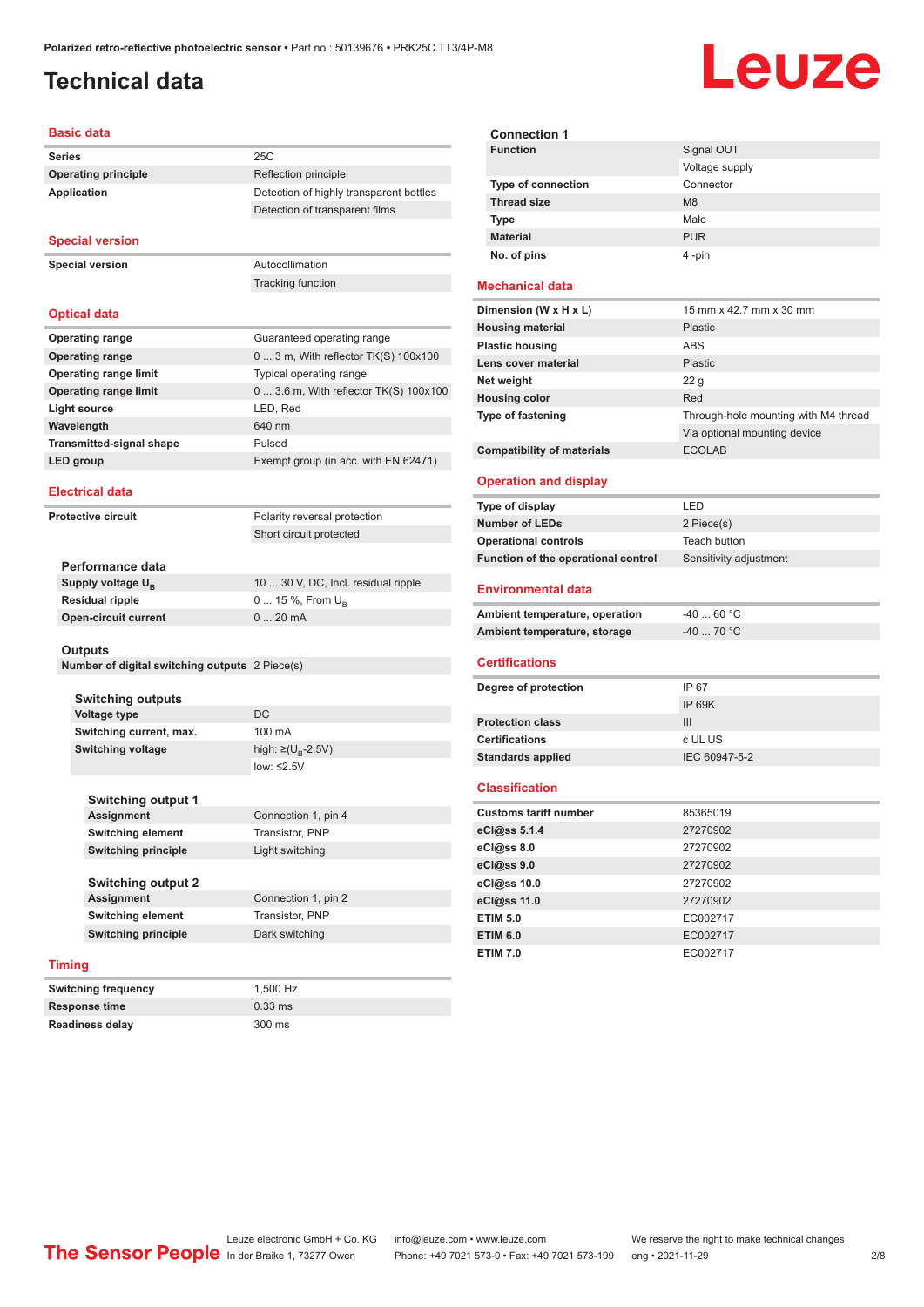#### <span id="page-2-0"></span>**Dimensioned drawings**

Leuze

All dimensions in millimeters



## **Electrical connection**

**Connection 1**

| <b>Function</b>    | Signal OUT<br>Voltage supply |
|--------------------|------------------------------|
| Type of connection | Connector                    |
| <b>Thread size</b> | M <sub>8</sub>               |
| <b>Type</b>        | Male                         |
| <b>Material</b>    | <b>PUR</b>                   |
| No. of pins        | 4-pin                        |

| V+<br>OUT <sub>2</sub><br><b>GND</b><br>3<br>OUT <sub>1</sub><br>$\overline{4}$ | Pin | <b>Pin assignment</b> |
|---------------------------------------------------------------------------------|-----|-----------------------|
| $\overline{2}$                                                                  |     |                       |
|                                                                                 |     |                       |
|                                                                                 |     |                       |
|                                                                                 |     |                       |

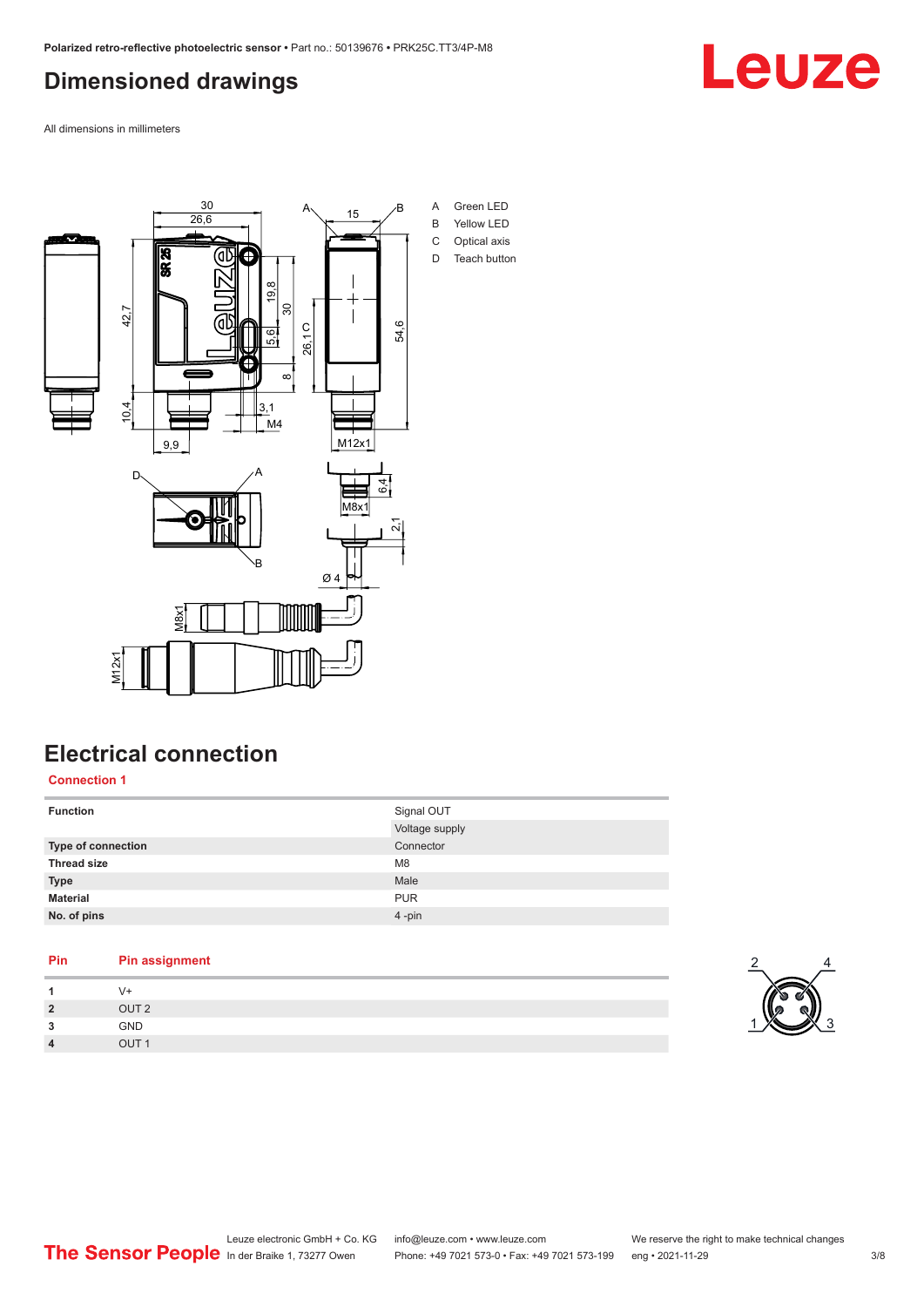#### <span id="page-3-0"></span>**Diagrams**

# Leuze

Typ. response behavior (TKS100x100)



- x Distance [m]
- y Misalignment [mm]

# **Operation and display**

| <b>LED</b>     | <b>Display</b>           | <b>Meaning</b>                       |
|----------------|--------------------------|--------------------------------------|
|                | Green, continuous light  | Operational readiness                |
| $\overline{2}$ | Yellow, continuous light | Light path free                      |
|                | Yellow, flashing         | Light path free, no function reserve |

#### **Reflectors & reflective tapes**

| Part no. | <b>Designation</b> | <b>Operating range</b><br><b>Operating range</b> | <b>Description</b>                                                                                                                                                                                                                         |
|----------|--------------------|--------------------------------------------------|--------------------------------------------------------------------------------------------------------------------------------------------------------------------------------------------------------------------------------------------|
| 50117583 | MTKS 50x50.1       | 0 2m<br>02.4m                                    | Design: rechteckig<br>Triple reflector size: 1.2 mm<br>Reflective surface: 50 mm x 50 mm<br>Material: Kunststoff<br>Base material: Kunststoff<br>Chemical designation of the material: PMMA8N<br>Fastening: Durchgangsbefestigung, klebbar |
| 50108300 | REF 4-A-50x50      | 00.5m<br>00.6m                                   | Design: Rectangular<br>Reflective surface: 50 mm x 50 mm<br>Material: Plastic<br>Chemical designation of the material: PMMA<br>Fastening: Self-adhesive                                                                                    |
| 50110192 | REF 6-A-50x50      | 0 1.3 m<br>01.5m                                 | Design: Rectangular<br>Triple reflector size: 0.3 mm<br>Reflective surface: 50 mm x 50 mm<br>Material: Plastic<br>Chemical designation of the material: PMMA<br>Fastening: Self-adhesive                                                   |
| 50003192 | TK 100x100         | 03m<br>03.6m                                     | Design: Rectangular<br>Triple reflector size: 4 mm<br>Reflective surface: 96 mm x 96 mm<br>Material: Plastic<br>Base material: Plastic<br>Chemical designation of the material: PMMA8N<br>Fastening: Rear side can be glued                |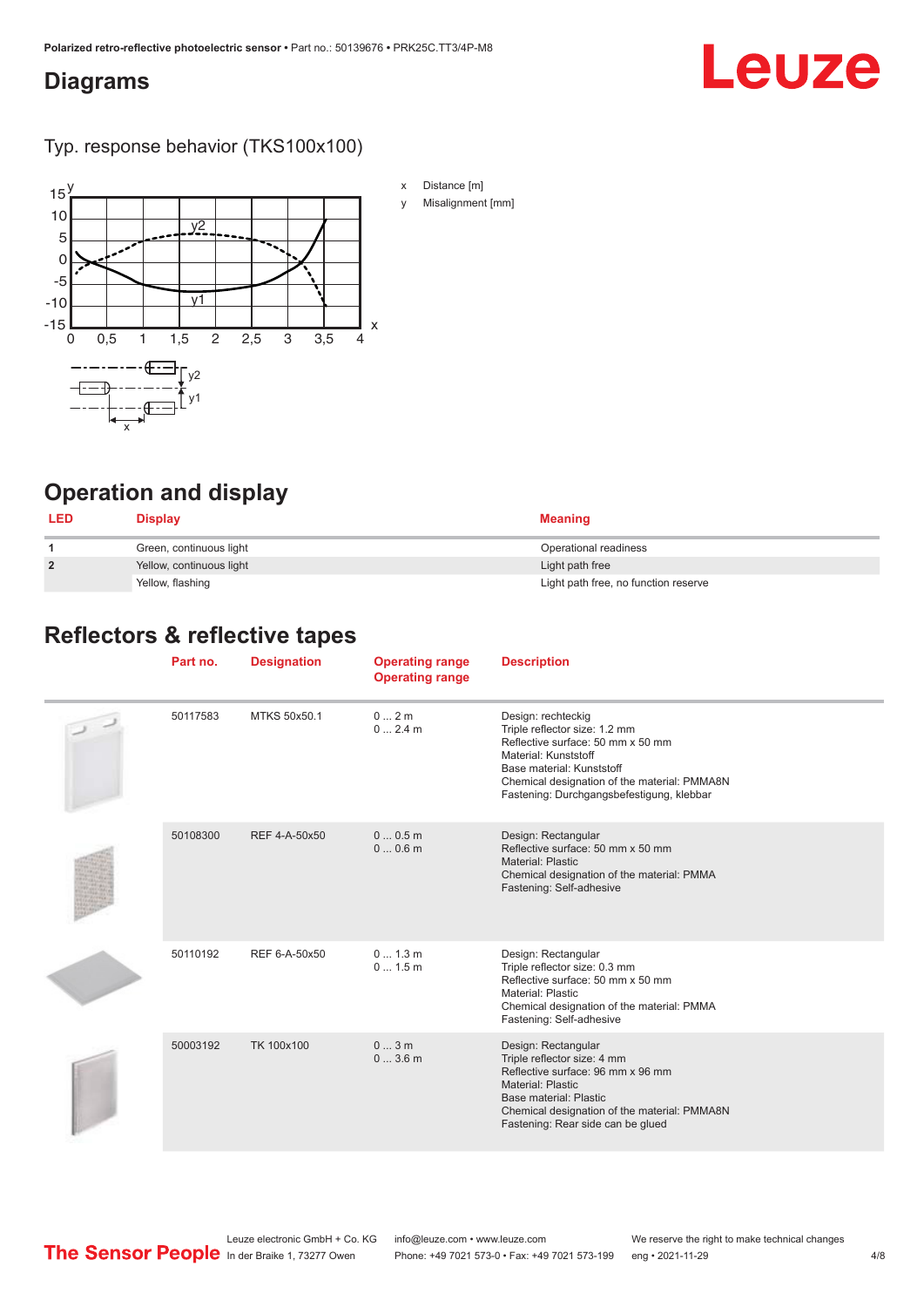## <span id="page-4-0"></span>**Reflectors & reflective tapes**

|--|--|

| Part no. | <b>Designation</b> | <b>Operating range</b><br><b>Operating range</b> | <b>Description</b>                                                                                                                                                                                                                            |
|----------|--------------------|--------------------------------------------------|-----------------------------------------------------------------------------------------------------------------------------------------------------------------------------------------------------------------------------------------------|
| 50022816 | <b>TKS 100X100</b> | 03m<br>03.6m                                     | Design: Rectangular<br>Triple reflector size: 4 mm<br>Reflective surface: 96 mm x 96 mm<br>Material: Plastic<br>Base material: Plastic<br>Chemical designation of the material: PMMA8N<br>Fastening: Through-hole mounting, Adhesive          |
| 50081283 | <b>TKS 20X40</b>   | 0 1.1 m<br>$1.32.4$ m                            | Design: Rectangular<br>Triple reflector size: 2.3 mm<br>Reflective surface: 16 mm x 38 mm<br>Material: Plastic<br>Base material: Plastic<br>Chemical designation of the material: PMMA8N<br>Fastening: Through-hole mounting, Adhesive        |
| 50040820 | <b>TKS 40X60</b>   | 02m<br>02.4m                                     | Design: Rectangular<br>Triple reflector size: 4 mm<br>Reflective surface: 37 mm x 56 mm<br>Material: Plastic<br>Base material: Plastic<br>Chemical designation of the material: PMMA8N<br>Fastening: Through-hole mounting, Adhesive          |
| 50109257 | TKS 40x60.1        | 01.9m<br>0 2.3 m                                 | Design: Rectangular<br>Triple reflector size: 2.3 mm<br>Reflective surface: 37 mm x 56 mm<br><b>Material: Plastic</b><br>Base material: Plastic<br>Chemical designation of the material: PMMA8N<br>Fastening: Through-hole mounting, Adhesive |

#### **Part number code**

#### Part designation: **AAA25C d EE-f.GGH/iJ-K**

| AAA25C | Operating principle / construction<br>HT25C: Diffuse reflection sensor with background suppression<br>PRK25C: Retro-reflective photoelectric sensor with polarization filter<br>LS25C: Throughbeam photoelectric sensor transmitter<br>LE25C: Throughbeam photoelectric sensor receiver<br>DRT25C: Dynamic reference diffuse sensor                                                                                                                                                                |
|--------|----------------------------------------------------------------------------------------------------------------------------------------------------------------------------------------------------------------------------------------------------------------------------------------------------------------------------------------------------------------------------------------------------------------------------------------------------------------------------------------------------|
| d      | Light type<br>n/a: red light<br>I: infrared light                                                                                                                                                                                                                                                                                                                                                                                                                                                  |
| EE     | Light source<br>$n/a$ : LED<br>L1: laser class 1<br>L2: laser class 2                                                                                                                                                                                                                                                                                                                                                                                                                              |
| f      | Preset range (optional)<br>n/a: operating range acc. to data sheet<br>xxxF: Preset range [mm]                                                                                                                                                                                                                                                                                                                                                                                                      |
| GG     | Equipment<br>A: Autocollimation principle (single lens)<br>S: small light spot<br>D: Detection of stretch-wrapped objects<br>X: extended model<br>HF: Suppression of HF illumination (LED)<br>XL: Extra long light spot<br>T: autocollimation principle (single lens) for highly transparent bottles without tracking<br>TT: autocollimation principle (single lens) for highly transparent bottles with tracking<br>F: Foreground suppression<br>R: greater operating range<br>SL: Slit diaphragm |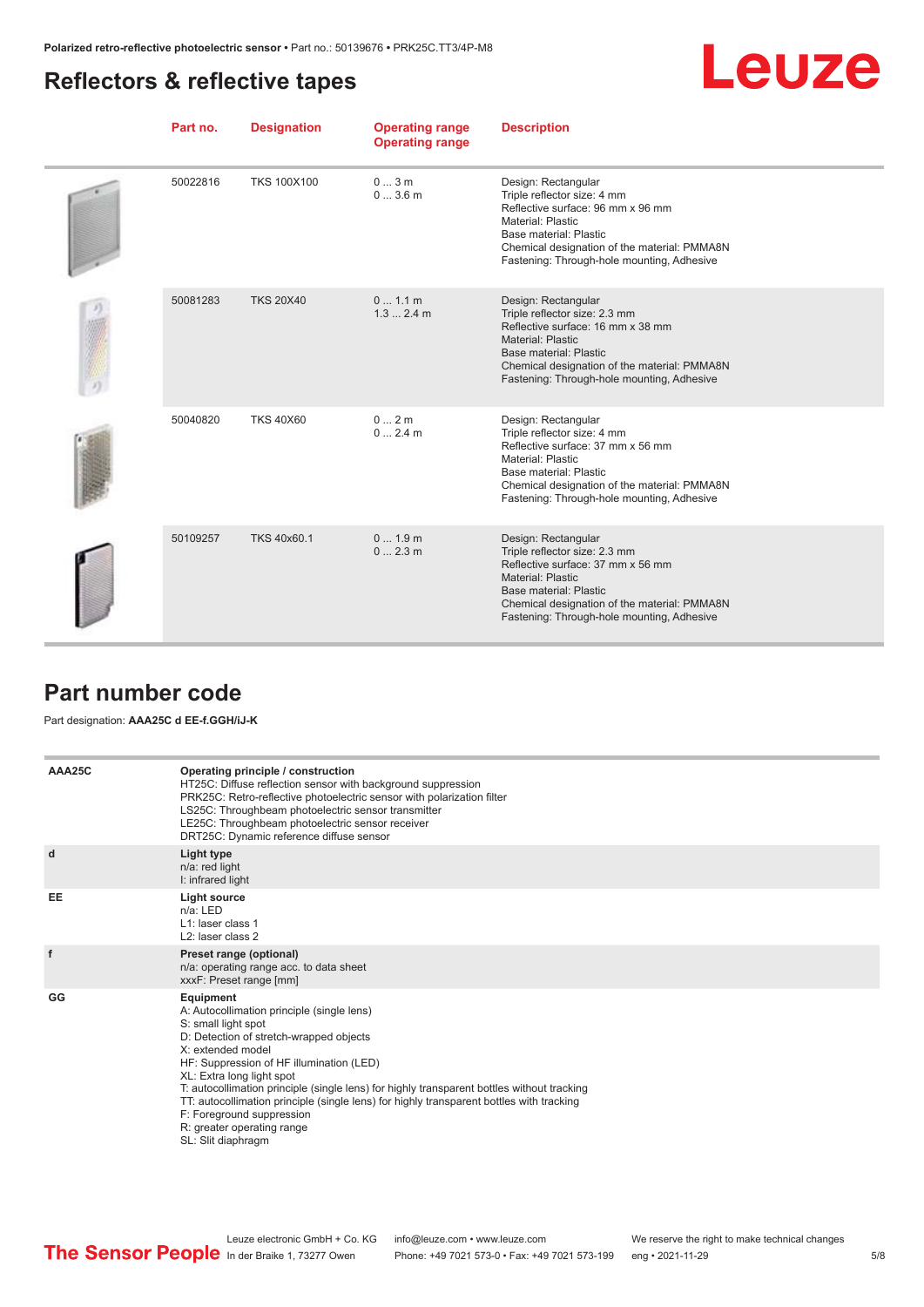#### <span id="page-5-0"></span>**Part number code**

# Leuze

| н | Operating range adjustment<br>1: 270° potentiometer<br>2: multiturn potentiometer<br>3: teach-in via button<br>R: greater operating range                                                                                                                                                                                                                                                                                                                                                                                                              |  |  |  |  |
|---|--------------------------------------------------------------------------------------------------------------------------------------------------------------------------------------------------------------------------------------------------------------------------------------------------------------------------------------------------------------------------------------------------------------------------------------------------------------------------------------------------------------------------------------------------------|--|--|--|--|
|   | Switching output/function OUT 1/IN: Pin 4 or black conductor<br>2: NPN transistor output, light switching<br>N: NPN transistor output, dark switching<br>4: PNP transistor output, light switching<br>P: PNP transistor output, dark switching<br>X: pin not used<br>8: activation input (activation with high signal)<br>L: IO-Link interface (SIO mode: PNP light switching, NPN dark switching)<br>6: push-pull switching output, PNP light switching, NPN dark switching<br>G: Push-pull switching output, PNP dark switching, NPN light switching |  |  |  |  |
| J | Switching output / function OUT 2/IN: pin 2 or white conductor<br>2: NPN transistor output, light switching<br>N: NPN transistor output, dark switching<br>4: PNP transistor output, light switching<br>P: PNP transistor output, dark switching<br>W: warning output<br>X: pin not used<br>6: push-pull switching output, PNP light switching, NPN dark switching<br>T: teach-in via cable<br>G: Push-pull switching output, PNP dark switching, NPN light switching                                                                                  |  |  |  |  |
| κ | <b>Electrical connection</b><br>n/a: cable, standard length 2000 mm, 4-wire<br>200-M12: cable, length 200 mm with M12 connector, 4-pin, axial (plug)<br>M8: M8 connector, 4-pin (plug)<br>M12: M12 connector, 4-pin (plug)<br>200-M8: cable, length 200 mm with M8 connector, 4-pin, axial (plug)                                                                                                                                                                                                                                                      |  |  |  |  |
|   | <b>Note</b>                                                                                                                                                                                                                                                                                                                                                                                                                                                                                                                                            |  |  |  |  |
|   | $\&$ A list with all available device types can be found on the Leuze website at www.leuze.com.                                                                                                                                                                                                                                                                                                                                                                                                                                                        |  |  |  |  |

**Notes**

| Observe intended use!                                                                                                                                                                                                         |
|-------------------------------------------------------------------------------------------------------------------------------------------------------------------------------------------------------------------------------|
| $\%$ This product is not a safety sensor and is not intended as personnel protection.<br>$\%$ The product may only be put into operation by competent persons.<br>§ Only use the product in accordance with its intended use. |

## **Further information**

- Light source: Average life expectancy 100,000 h at an ambient temperature of 25 °C
- Sum of the output currents for both outputs 100 mA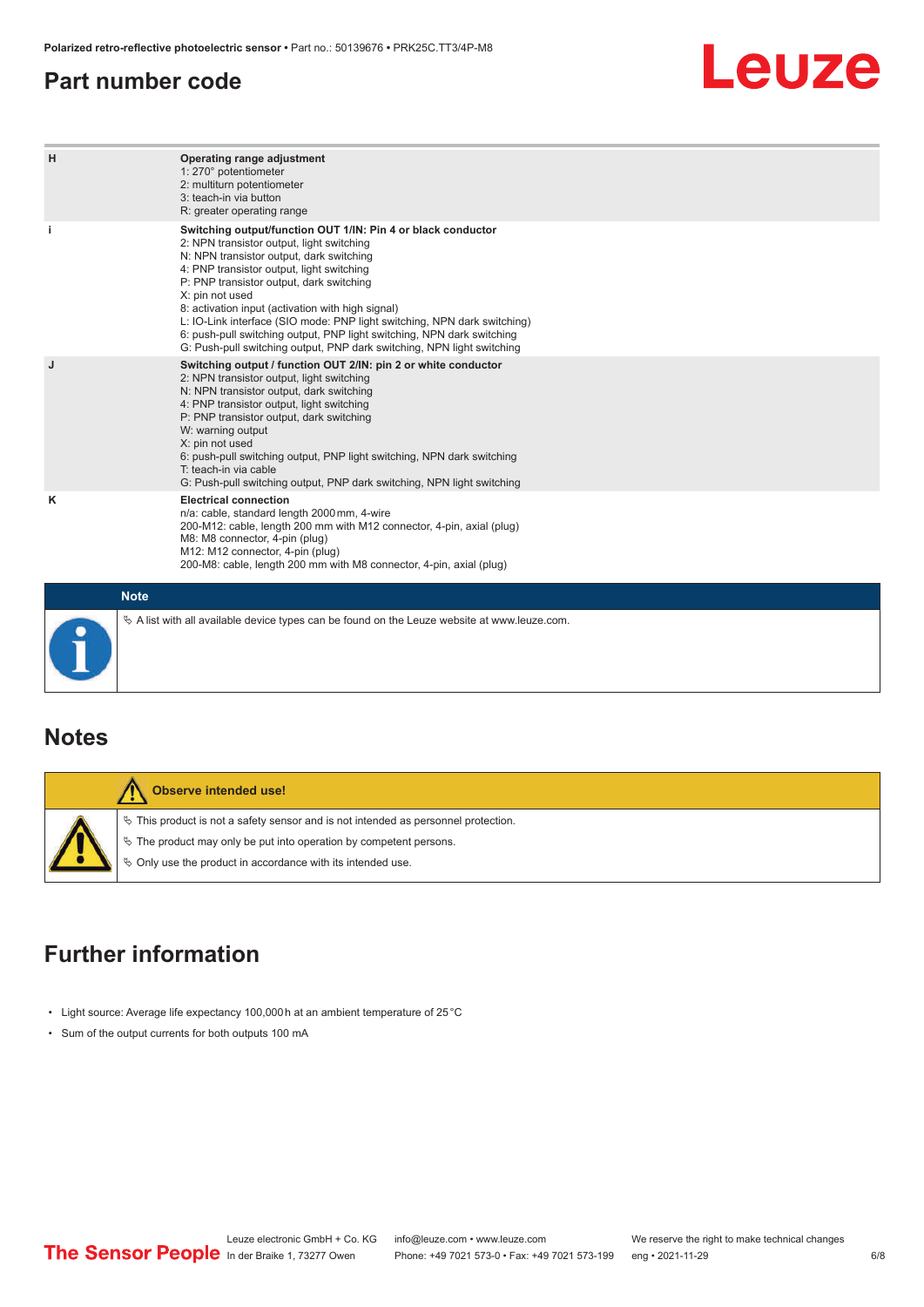# Leuze

#### **Accessories**

# Connection technology - Connection cables

|   | Part no. | <b>Designation</b> | <b>Article</b>   | <b>Description</b>                                                                                                                                |
|---|----------|--------------------|------------------|---------------------------------------------------------------------------------------------------------------------------------------------------|
| ⋚ | 50130850 | KD U-M8-4A-V1-050  | Connection cable | Connection 1: Connector, M8, Axial, Female, 4 -pin<br>Connection 2: Open end<br>Shielded: No<br>Cable length: 5,000 mm<br>Sheathing material: PVC |
|   | 50130871 | KD U-M8-4W-V1-050  | Connection cable | Connection 1: Connector, M8, Angled, Female, 4-pin<br>Connection 2: Open end<br>Shielded: No<br>Cable length: 5,000 mm<br>Sheathing material: PVC |

## Mounting technology - Mounting brackets

|    | Part no. | <b>Designation</b> | <b>Article</b>   | <b>Description</b>                                                                                                                                                                                                          |
|----|----------|--------------------|------------------|-----------------------------------------------------------------------------------------------------------------------------------------------------------------------------------------------------------------------------|
| L. | 50118543 | BT 300M.5          | Mounting bracket | Design of mounting device: Winkel L-Form<br>Fastening, at system: Durchgangsbefestigung<br>Mounting bracket, at device: schraubbar, für M4-Schrauben geeignet<br>Type of mounting device: justierbar<br>Material: Edelstahl |

# Mounting technology - Rod mounts

| Part no. | <b>Designation</b> | <b>Article</b>  | <b>Description</b>                                                                                                                                                                                                                                                     |
|----------|--------------------|-----------------|------------------------------------------------------------------------------------------------------------------------------------------------------------------------------------------------------------------------------------------------------------------------|
| 50117829 | BTP 200M-D12       | Mounting system | Design of mounting device: Schutzhaube<br>Fastening, at system: für Rundstange 12 mm<br>Mounting bracket, at device: schraubbar<br>Type of mounting device: klemmbar, drehbar 360°, justierbar<br>Material: Metall                                                     |
| 50117252 | BTU 300M-D12       | Mounting system | Design of mounting device: Montagesystem<br>Fastening, at system: für Rundstange 12 mm, Blechklemmbefestigung<br>Mounting bracket, at device: schraubbar, für M4-Schrauben geeignet<br>Type of mounting device: klemmbar, drehbar 360°, justierbar<br>Material: Metall |

#### Standard reflectors

| Part no. | <b>Designation</b> | <b>Article</b> | <b>Description</b>                                                                                                                                                                                                                            |
|----------|--------------------|----------------|-----------------------------------------------------------------------------------------------------------------------------------------------------------------------------------------------------------------------------------------------|
| 50109257 | TKS 40x60.1        | Reflector      | Design: Rectangular<br>Triple reflector size: 2.3 mm<br>Reflective surface: 37 mm x 56 mm<br><b>Material: Plastic</b><br>Base material: Plastic<br>Chemical designation of the material: PMMA8N<br>Fastening: Through-hole mounting, Adhesive |

Leuze electronic GmbH + Co. KG info@leuze.com • www.leuze.com We reserve the right to make technical changes<br>
The Sensor People in der Braike 1, 73277 Owen Phone: +49 7021 573-0 • Fax: +49 7021 573-199 eng • 2021-11-29

Phone: +49 7021 573-0 • Fax: +49 7021 573-199 eng • 2021-11-29